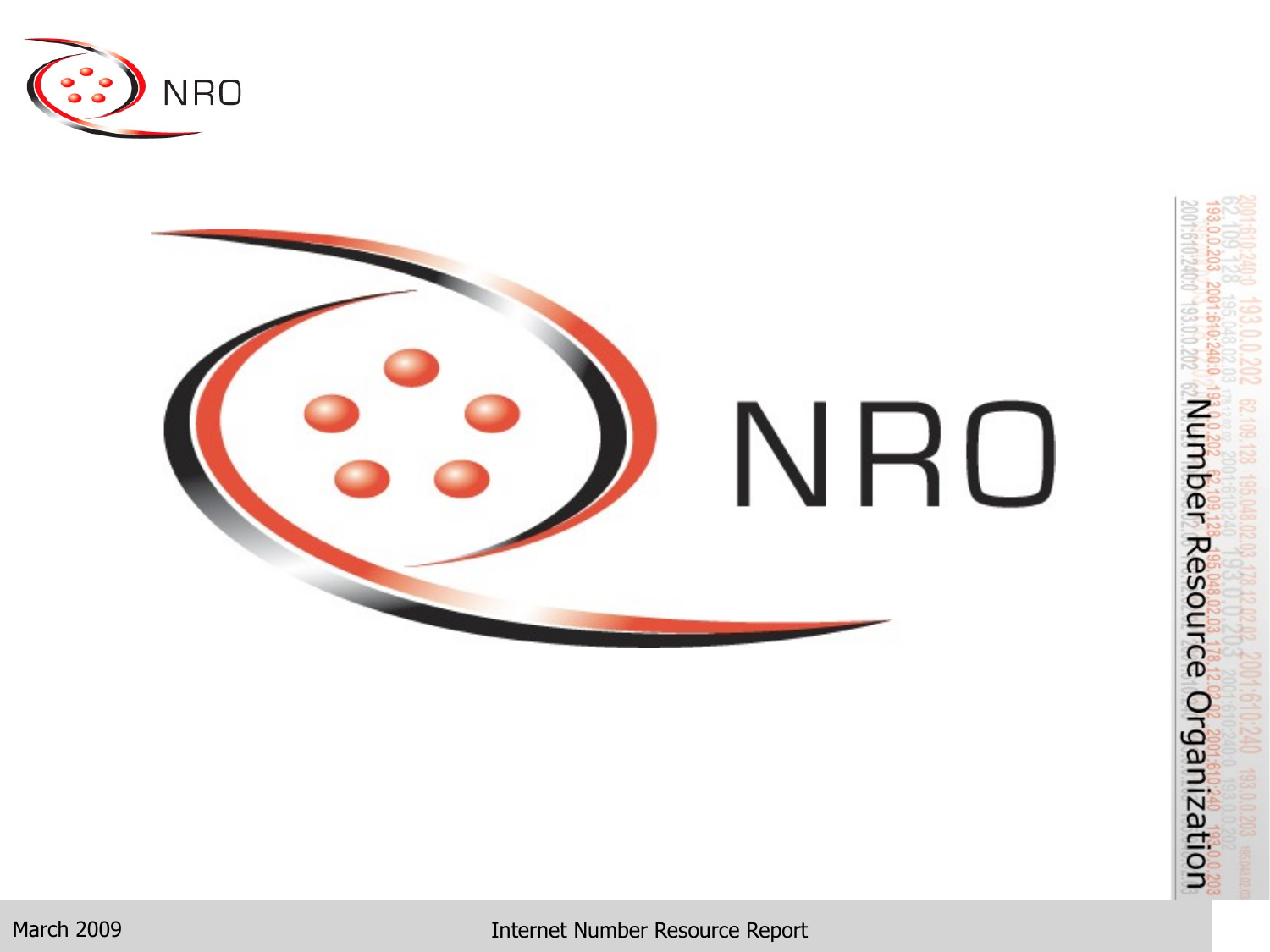

# **INTERNET NUMBER RESOURCE STATUS REPORT**

#### **As of 31 March 2009**

**Prepared by Regional Internet Registries AfriNIC, APNIC, ARIN, LACNIC and the RIPE NCC** Number Resource Organization

March 2009

Internet Number Resource Report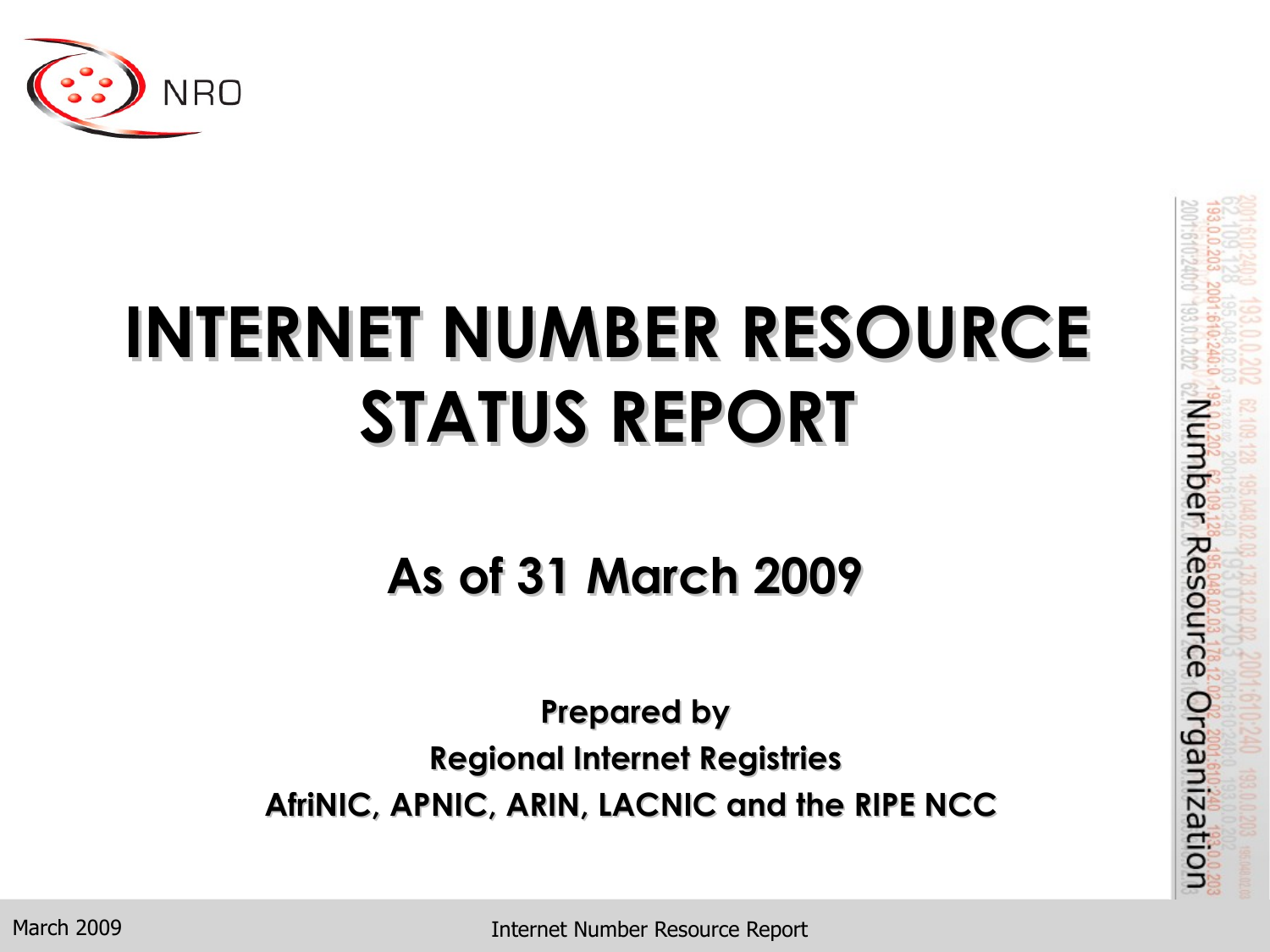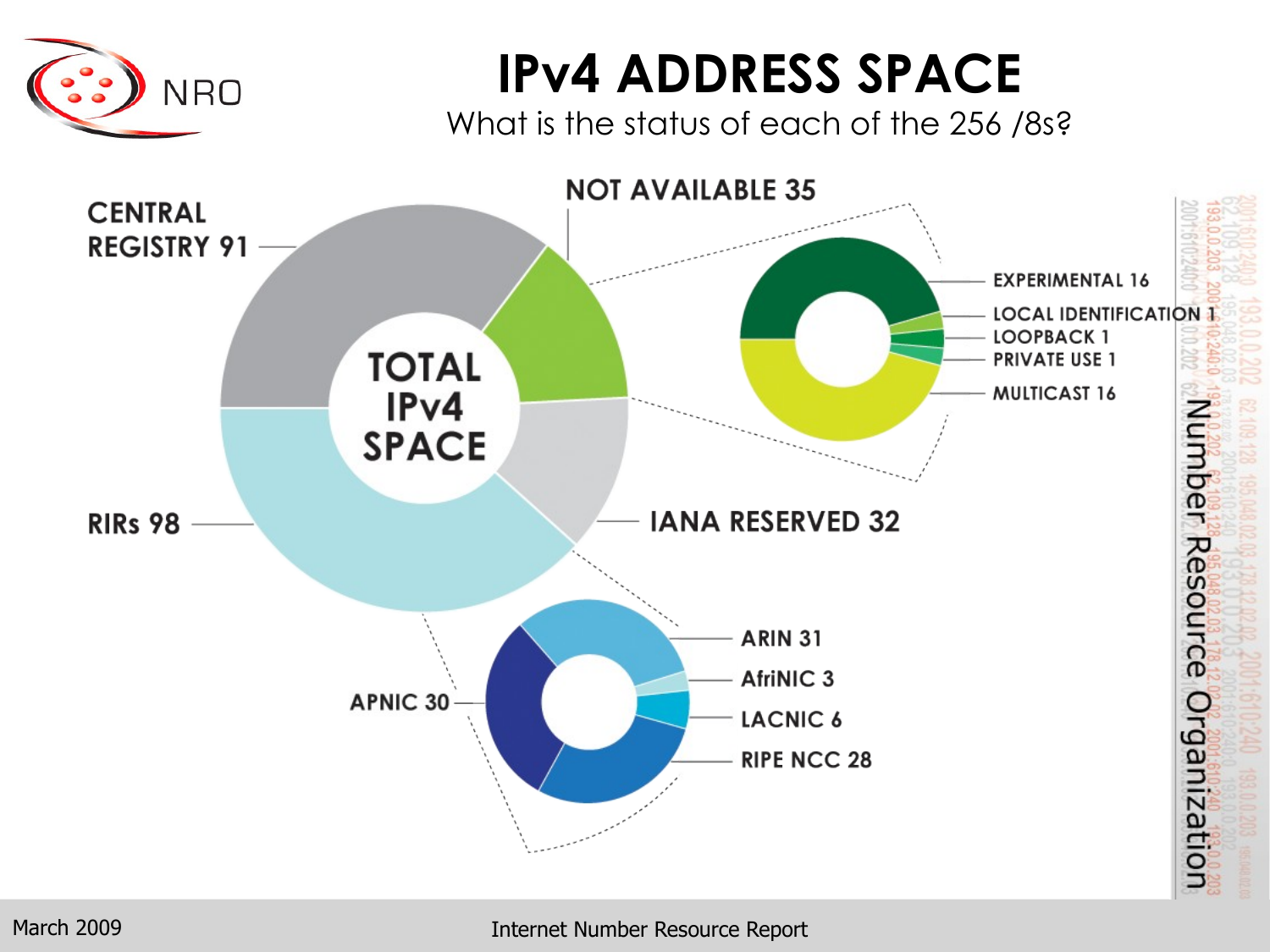

#### **IPv4 ADDRESS SPACE ISSUED (RIRs TO CUSTOMERS)**

In terms of /8s, how much space did each RIR allocate by year?

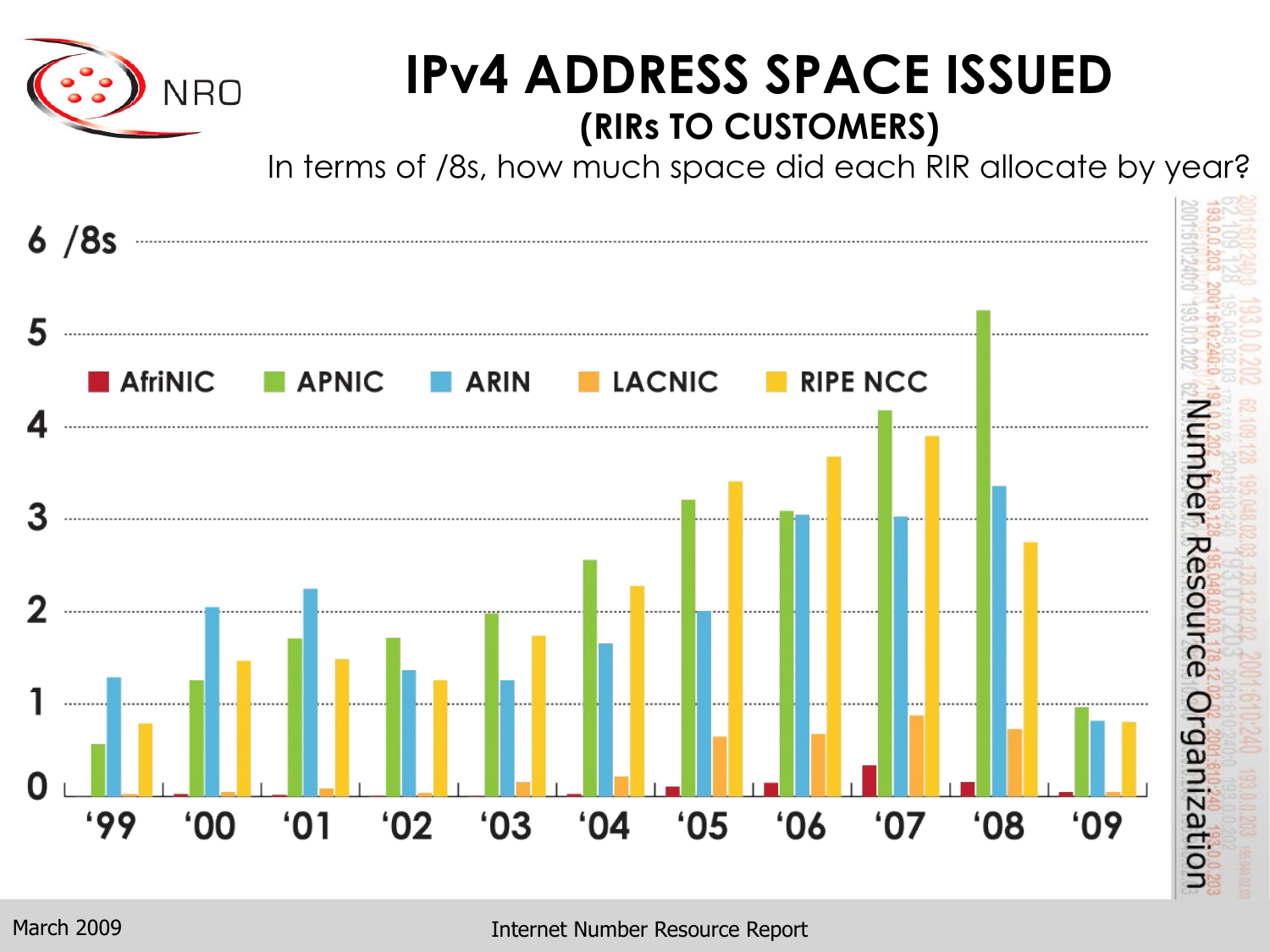

#### **IPv4 ADDRESS SPACE ISSUED (RIRs TO CUSTOMERS)**

In terms of /8s, how much total space has each RIR allocated? (Jan 1999 – Mar 2009)



Number Resource Organization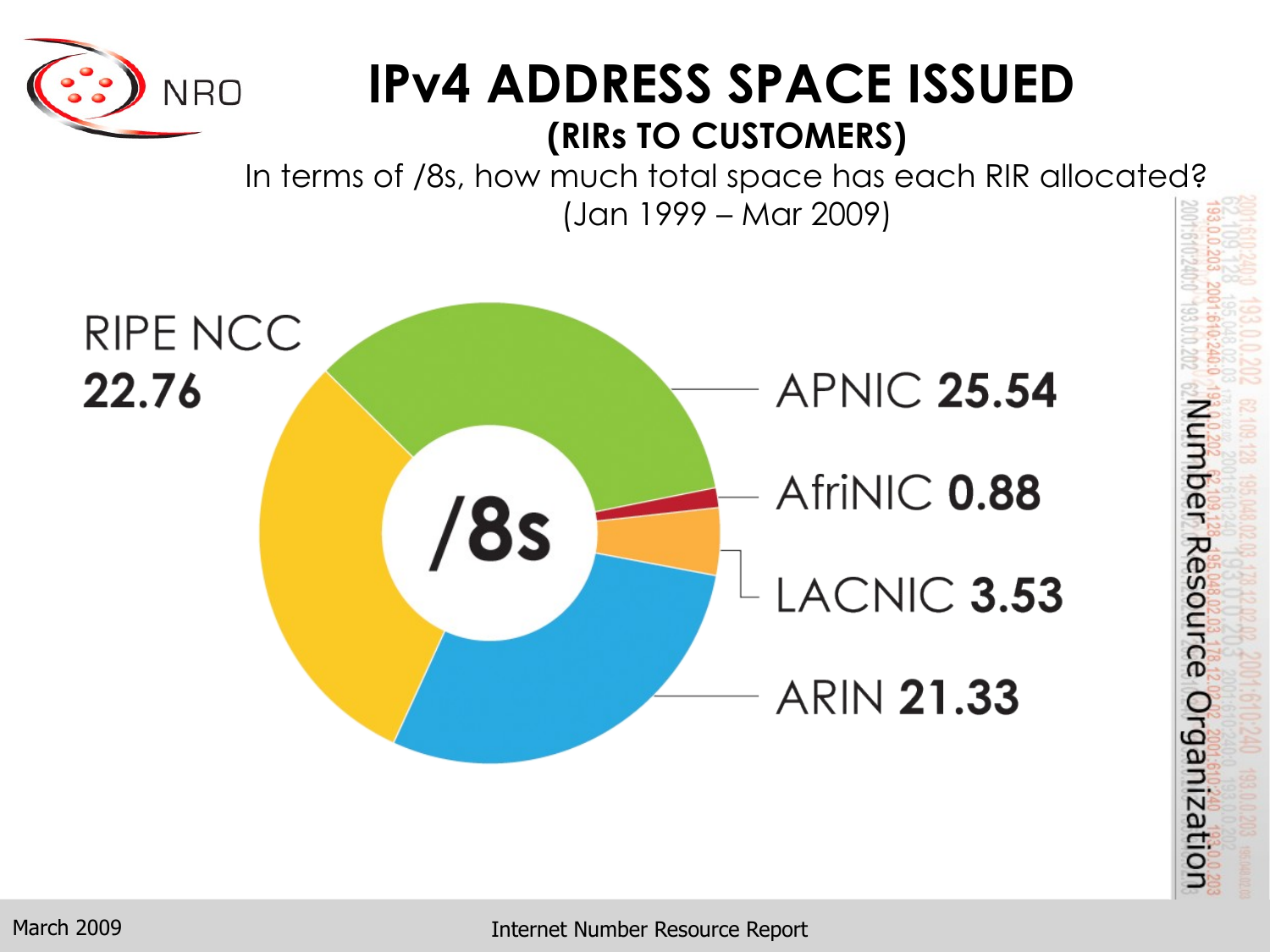

### **ASN ASSIGNMENTS (RIRs TO CUSTOMERS)**

How many ASNs has each RIR assigned by year?

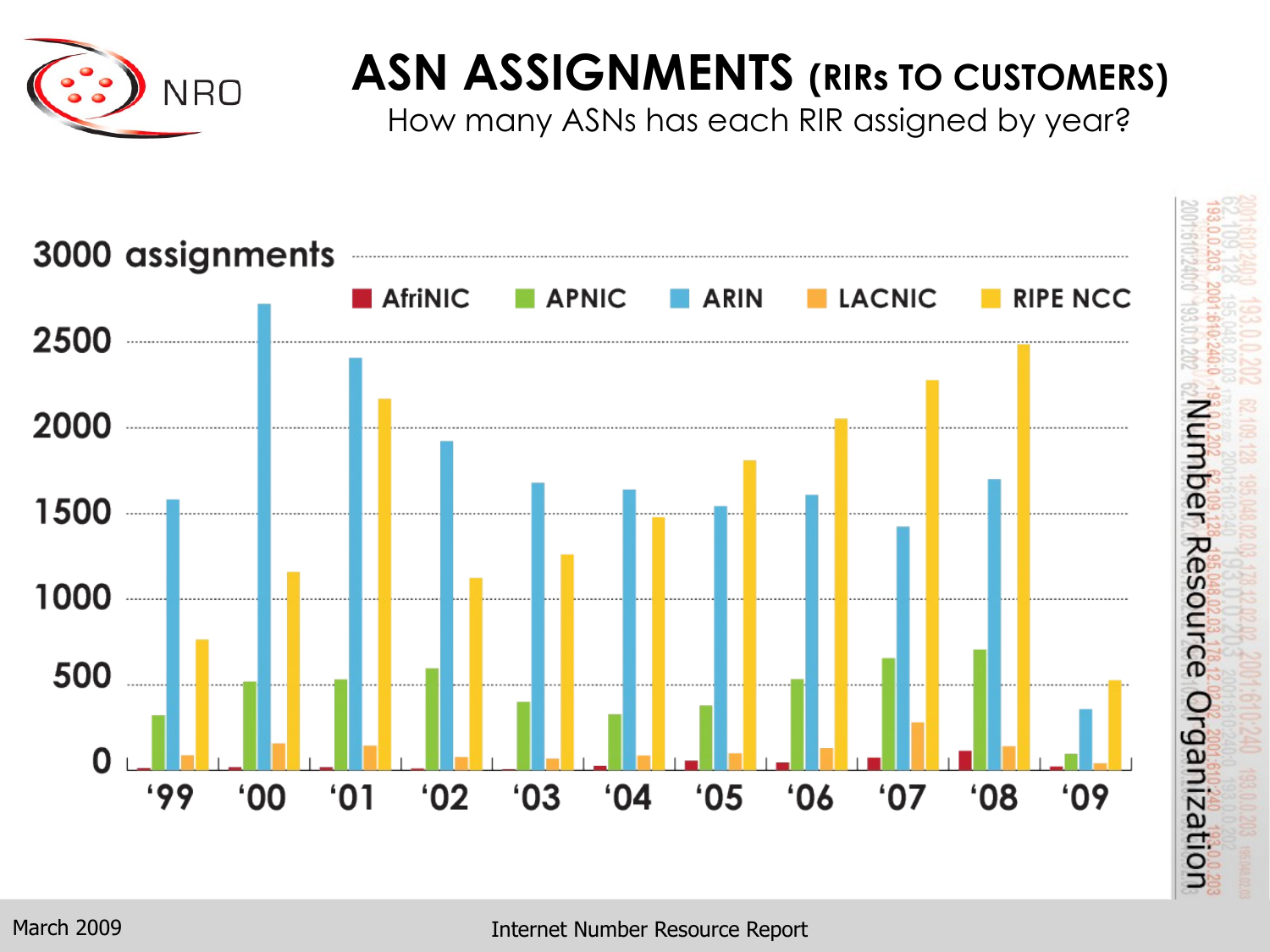

#### **ASN ASSIGNMENTS (RIRs TO CUSTOMERS)**

How many total ASNs has each RIR assigned? (Jan 1999 – Mar 2009)



Internet Number Resource Report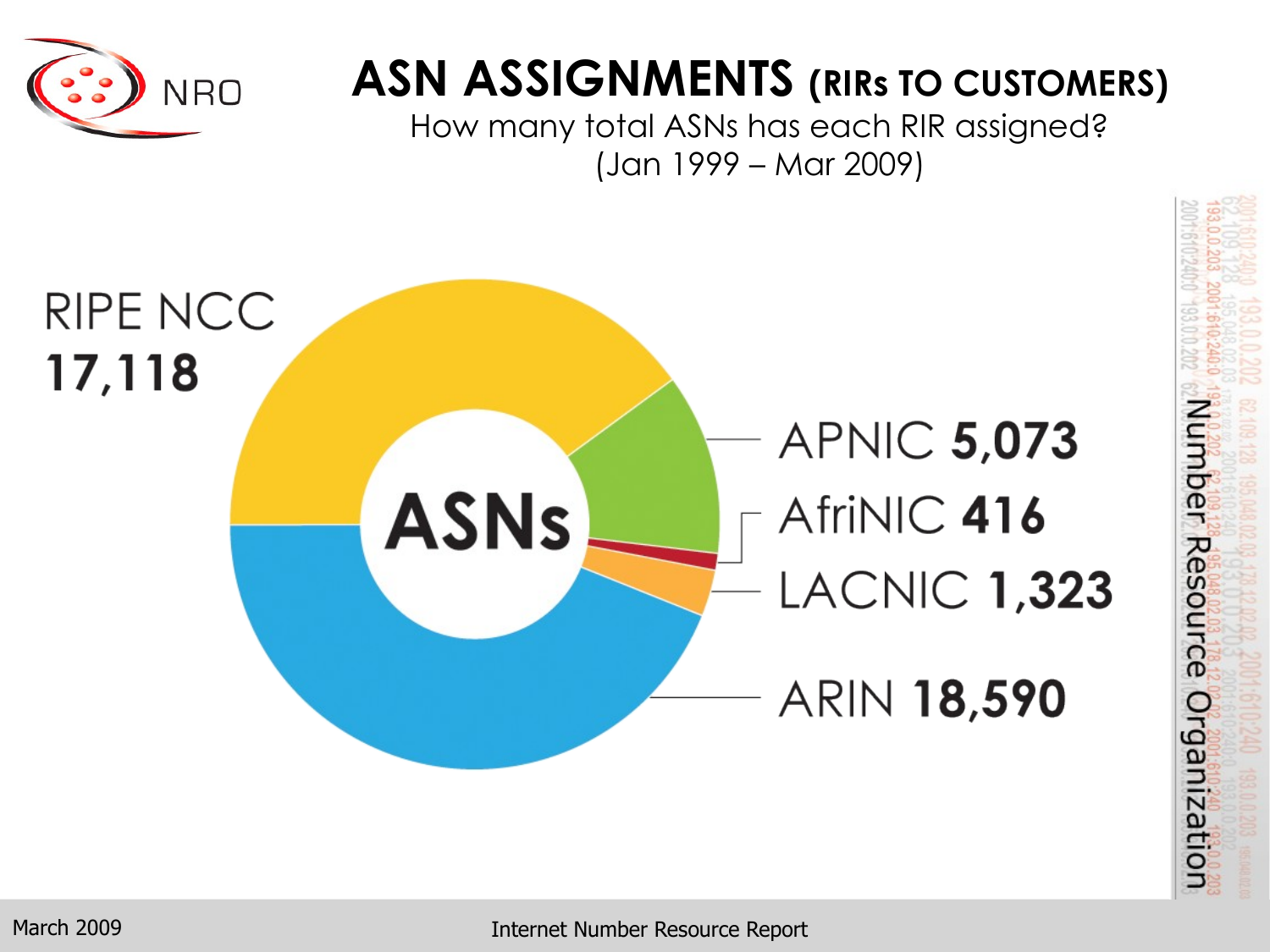

## **IPv6 ADDRESS SPACE**

How much has been allocated to the RIRs?

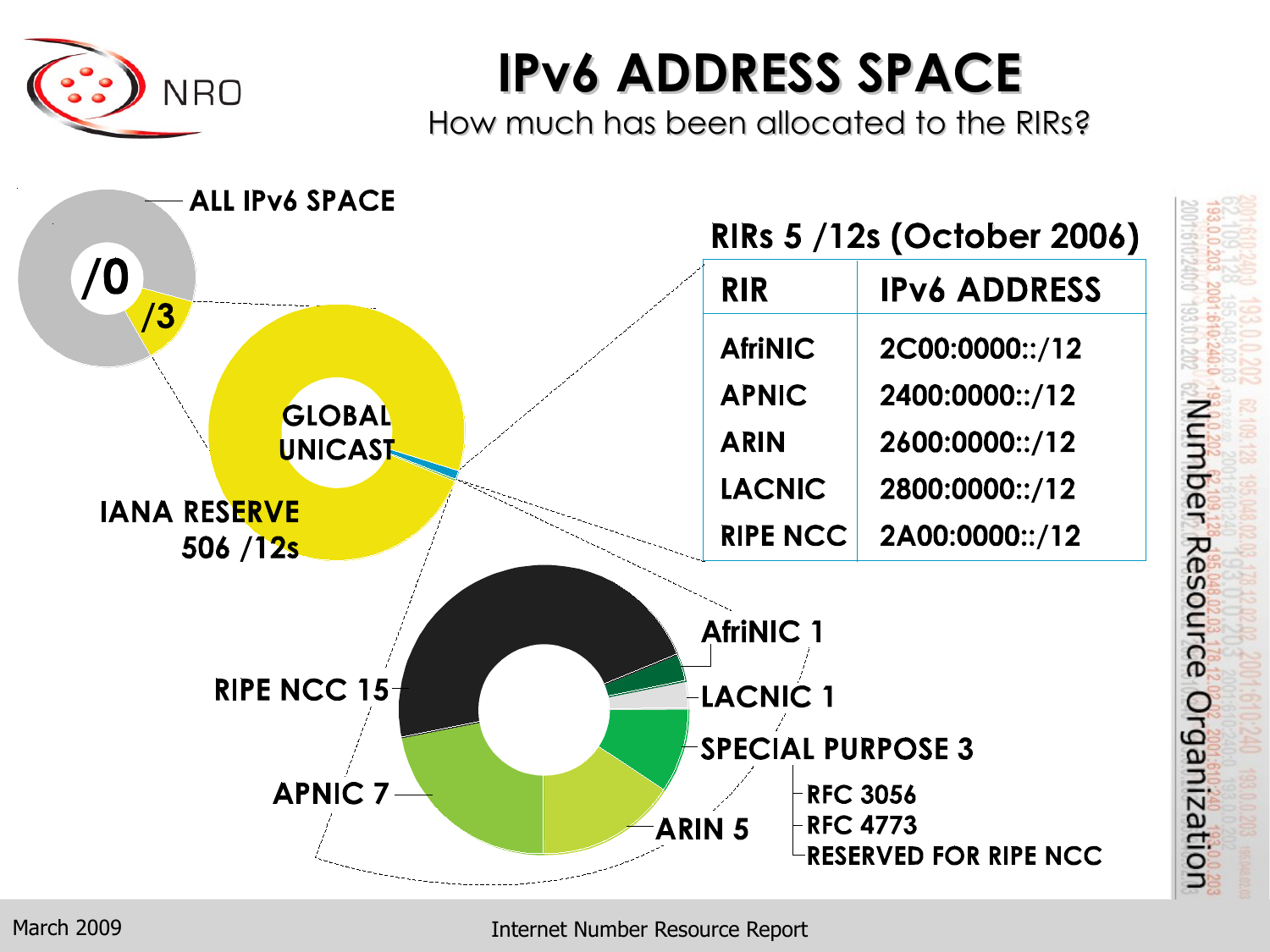

## **IPv6 Allocations RIRs to LIRs/ISPs**

How many allocations have been made by each RIR by year?

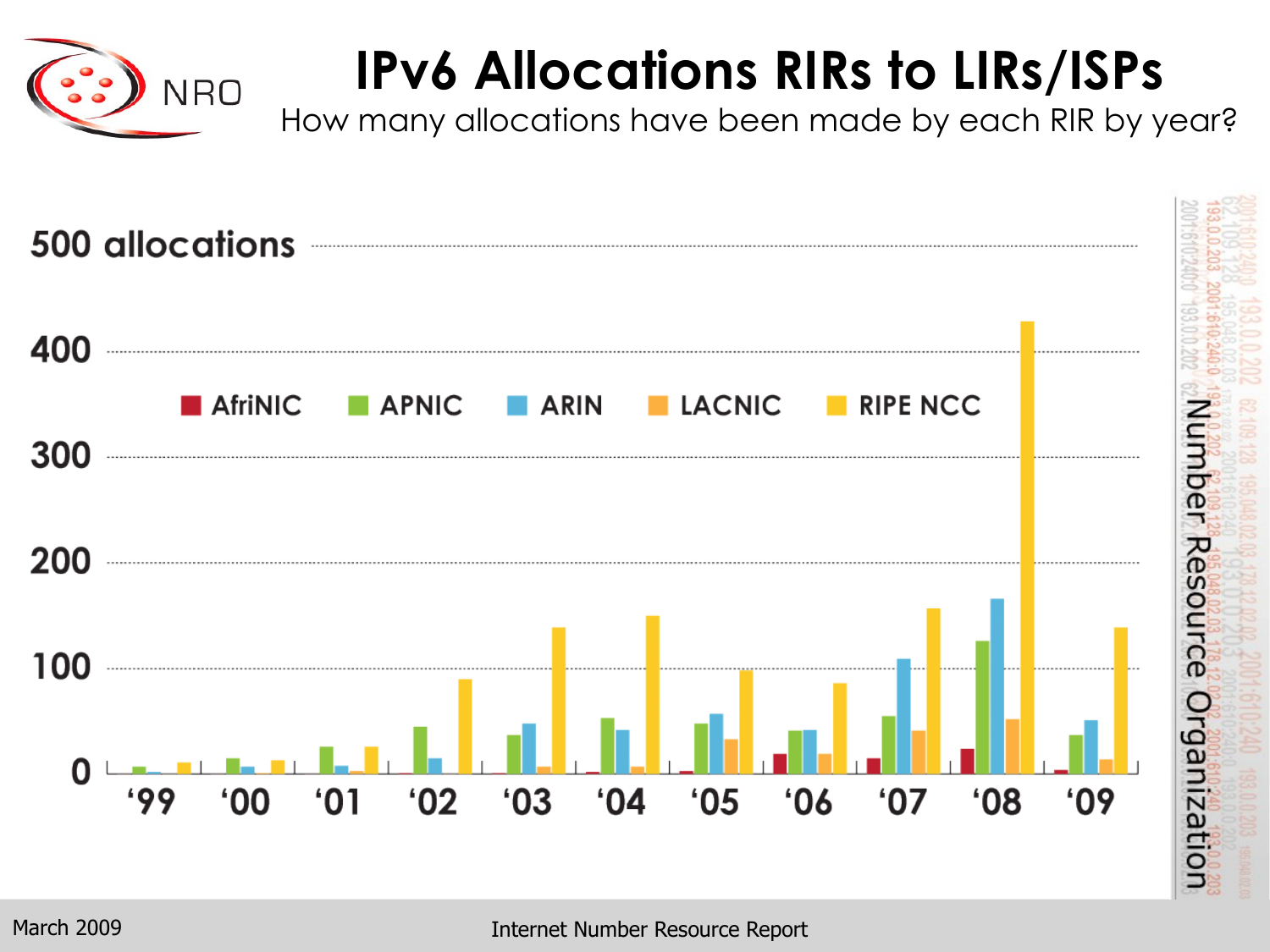

### **IPv6 ALLOCATIONS RIRs to LIRs/ISPs**

(Jan 1999 – Mar 2009)

**How many total allocations In terms of /32s, how much total have been made by each RIR? space has each RIR allocated?** APNIC 490 **APNIC 24,355** AfriNIC 68 AfriNIC 68  $/32s$ allocations LACNIC 177 LACNIC 186 ARIN 14,902 **ARIN 547** RIPE NCC RIPE NCC 1,338 33,374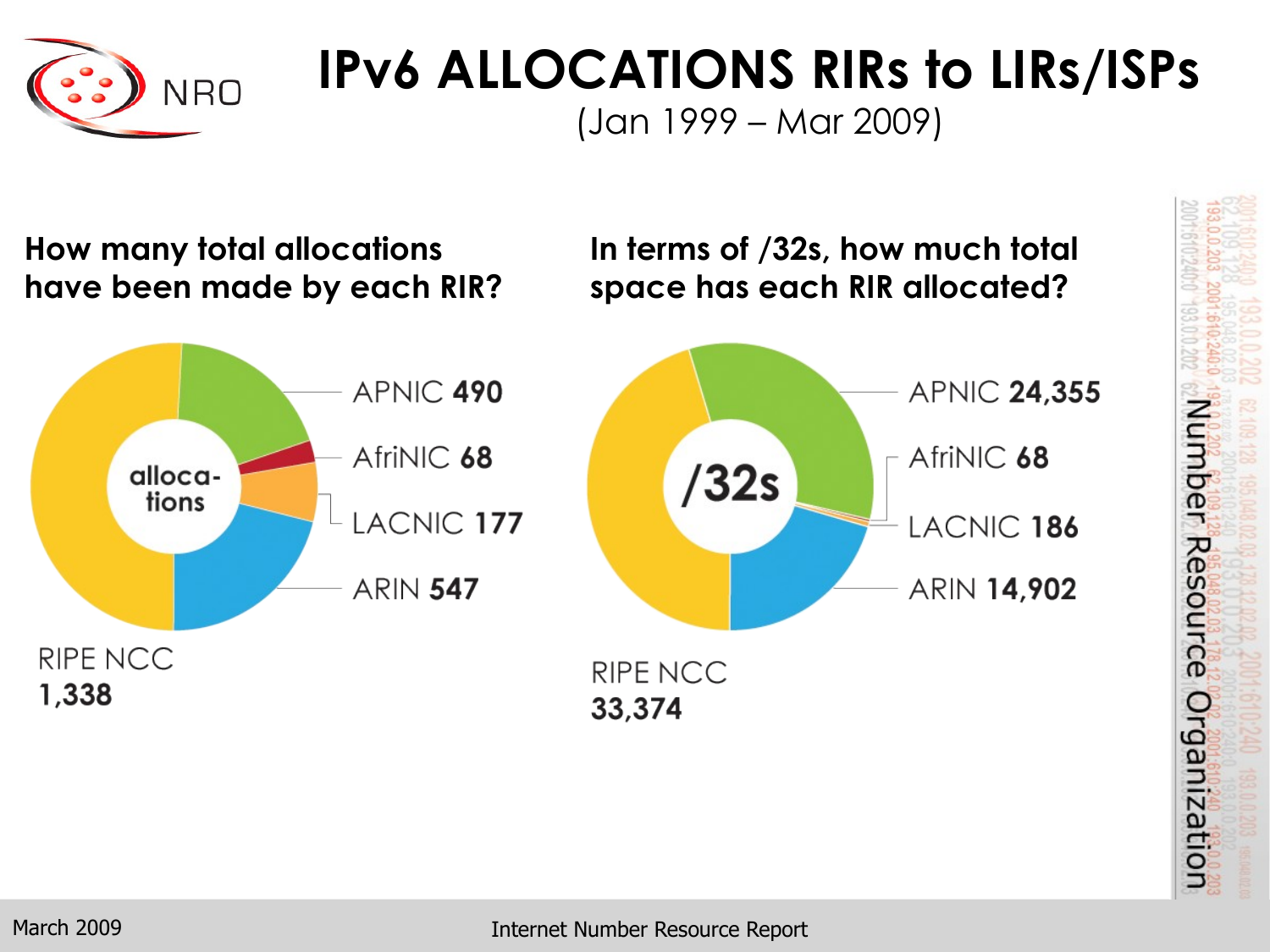

# **LINKS TO RIR STATISTICS**

- RIR Stats: www.nro.net/statistics
- Raw Data/Historical RIR Allocations: www.aso.icann.org/stats www.iana.org/assignments/ipv4-address-space www.iana.org/assignments/as-numbers www.iana.org/assignments/ipv6-unicastaddress-assignments